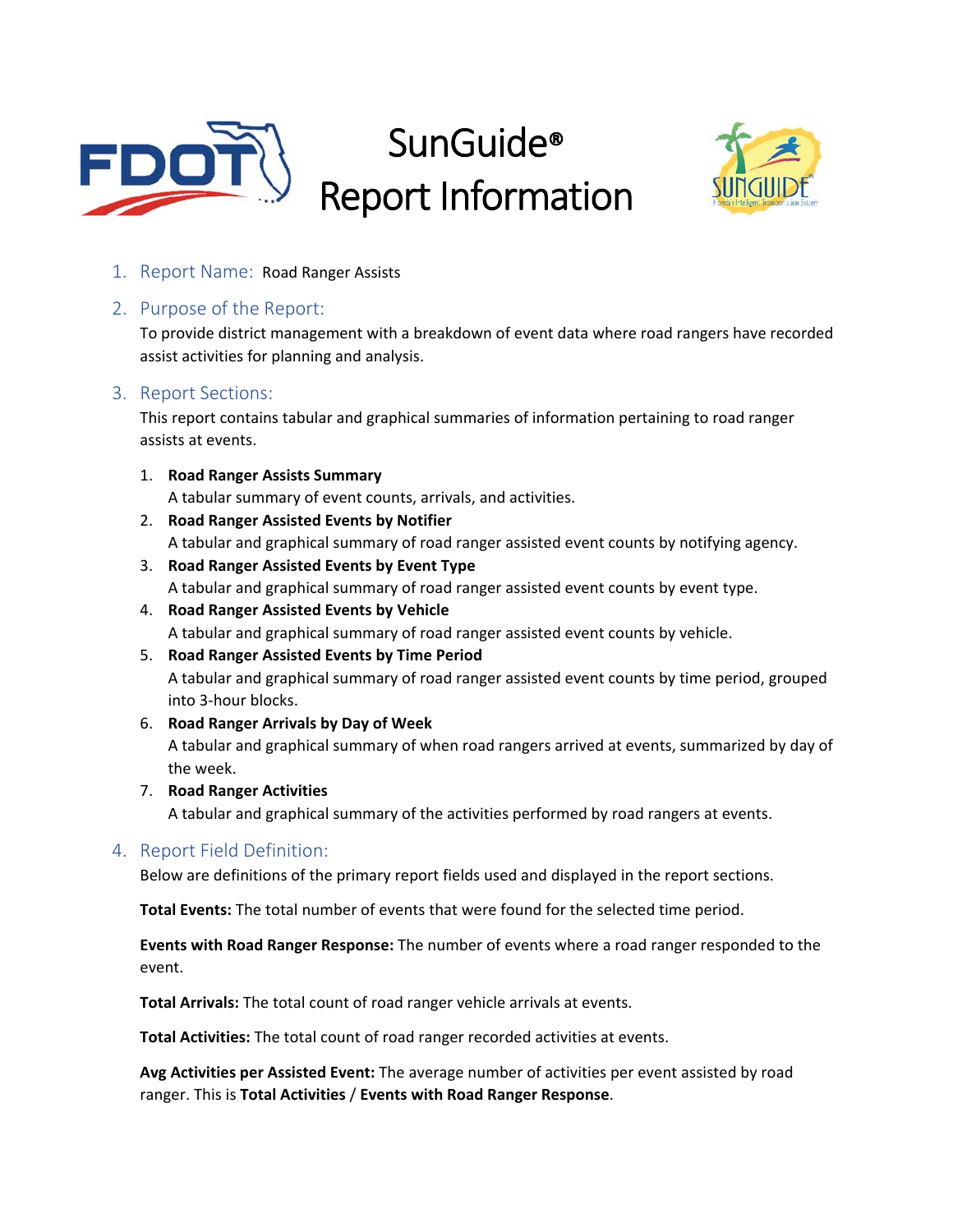**% of Events Assisted:** The percentage of events where a road ranger assisted. This is **Events with Road Ranger Response** / **Total Events**.

**Notifier Agency:** The agency that was marked as the notifying agency on the event record.

**Event Type:** The event type of the event record.

**Road Ranger Vehicle:** A vehicle that assisted at an event record.

**Time Period:** The range of hours when a road ranger arrived at an event.

**Day of Week:** The day of the week that the road ranger arrived at an event.

**Road Ranger Activity:** An activity performed by a road ranger while arrived at an event.

# 5. Inclusion Criteria:

The event must meet the following criteria:

- 1. A vehicle that belongs to a road ranger agency must be dispatched to the event.
- 2. The road ranger vehicle must have performed an activity while arrived at the event.
- 3. The activity performed by the road ranger vehicle must not be "Void".

# 6. Database Tables and Fields:

The data in this report comes from the VW\_RS\_EVENT\_DISPATCH\_ACTIVITY view. The underlying data comes from the following tables and their associated fields.

#### **AVLRR\_VEHICLE**

**VEHICLE\_NAME:** The name of the vehicle.

#### **EM\_ACTIVITY**

**SHORT** NAME: The short name of the vehicle activity.

**LONG\_NAME:** The long name of the vehicle activity.

#### **EM\_AGENCY**

**LONG\_NAME:** The long name of the agency.

#### **EM\_EVENT**

**EVENT\_ID:** The unique ID of the event.

**DETECTED\_DATE:** The date/time the event was detected.

**EVENTSTATUS\_ID:** The unique ID of the event status.

**EVENTTYPE\_ID:** The unique ID of the event type.

**IS\_HAZMAT:** Indicates whether the event included hazardous materials.

**IS\_FIRE:** Indicates whether the event included a fire.

**IS\_ROLLOVER:** Indicates whether the event included a rollover.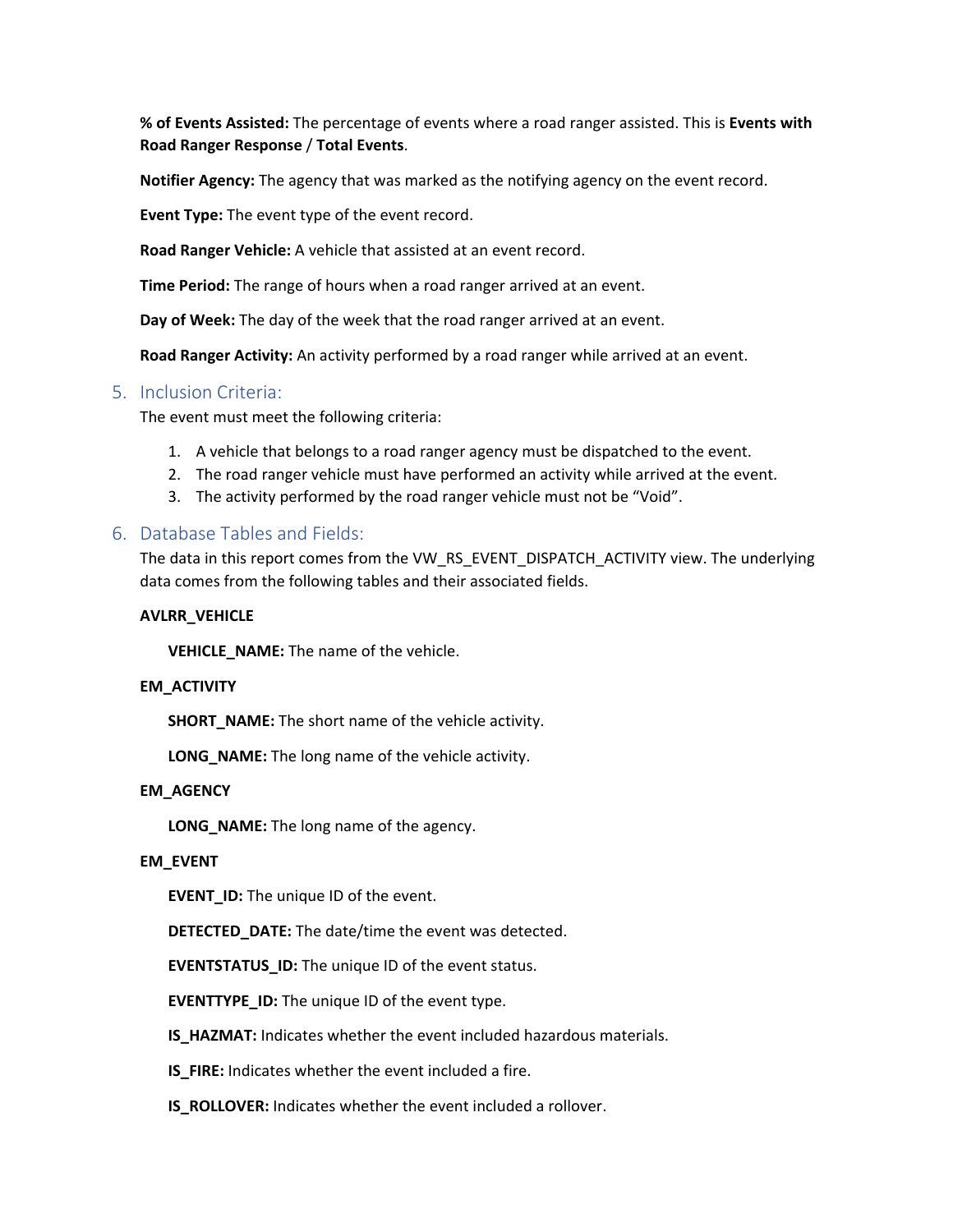**NOTIFIER AGENCY ID:** The unique ID of the notifying agency for the event.

**OWNEDBY\_ORG\_ID:** The unique ID of the organization that managed the event.

#### **EM\_EVENT\_DISPATCH**

**EVENT\_DISPATCH\_ID:** The unique ID of the dispatch record.

**DISPATCHED\_DATE:** The date/time that the vehicle was dispatched to the event.

**SYS\_AGENCY\_IS\_ROADRANGER:** Indicates whether the vehicle agency is configured as a road ranger agency.

#### **EM\_EVENT\_DISPATCH\_ACTIVITY**

**EVENT\_DISPATCH\_ACTIVITY\_ID:** The unique ID of the dispatch activity record.

#### **EM\_EVENT\_LOCATION**

**HEAD\_LOCATION\_ID:** The ID of the location configuration record where the event was located.

**COUNTY\_ID:** The unique ID of the county where the event was located.

**ROADWAY\_NUMBER:** The unique ID of the roadway where the event was located.

**SYS\_LOCATION\_DESC:** A description of the location where the event was located.

#### **EM\_EVENT\_PERFMEASD**

**CLOSED\_DATE:** The date/time the event was closed.

**DETECTED\_DATE:** The date/time the event was detected.

**ROADRANGER\_ASSISTED:** Indicates whether a road ranger vehicle assisted at the event.

**SEVERITY\_ID:** The unique ID of the worst severity of the event.

**USERERROR\_CNT:** The count of times a procedural error was added to the event.

**WRS\_BLOCKAGE\_DESC:** A description of the worst blockage of the event.

**WRS\_BLK\_TRAVELLANE\_CNT:** A count of the number of travel lanes blocked during the worst blockage for the event.

**WRS\_BLK\_ENTRYLANE\_CNT:** A count of the number of entry ramp lanes blocked during the worst blockage for the event.

**WRS\_BLK\_EXITLANE\_CNT:** A count of the number of exit ramp lanes blocked during the worst blockage for the event.

**WRS\_BLK\_SHOULDERLANE\_CNT:** A count of the number of shoulder or gore lanes blocked during the worst blockage for the event.

**WRS\_FULLCLOSURE:** Indicates whether the worst blockage closed all travel lanes.